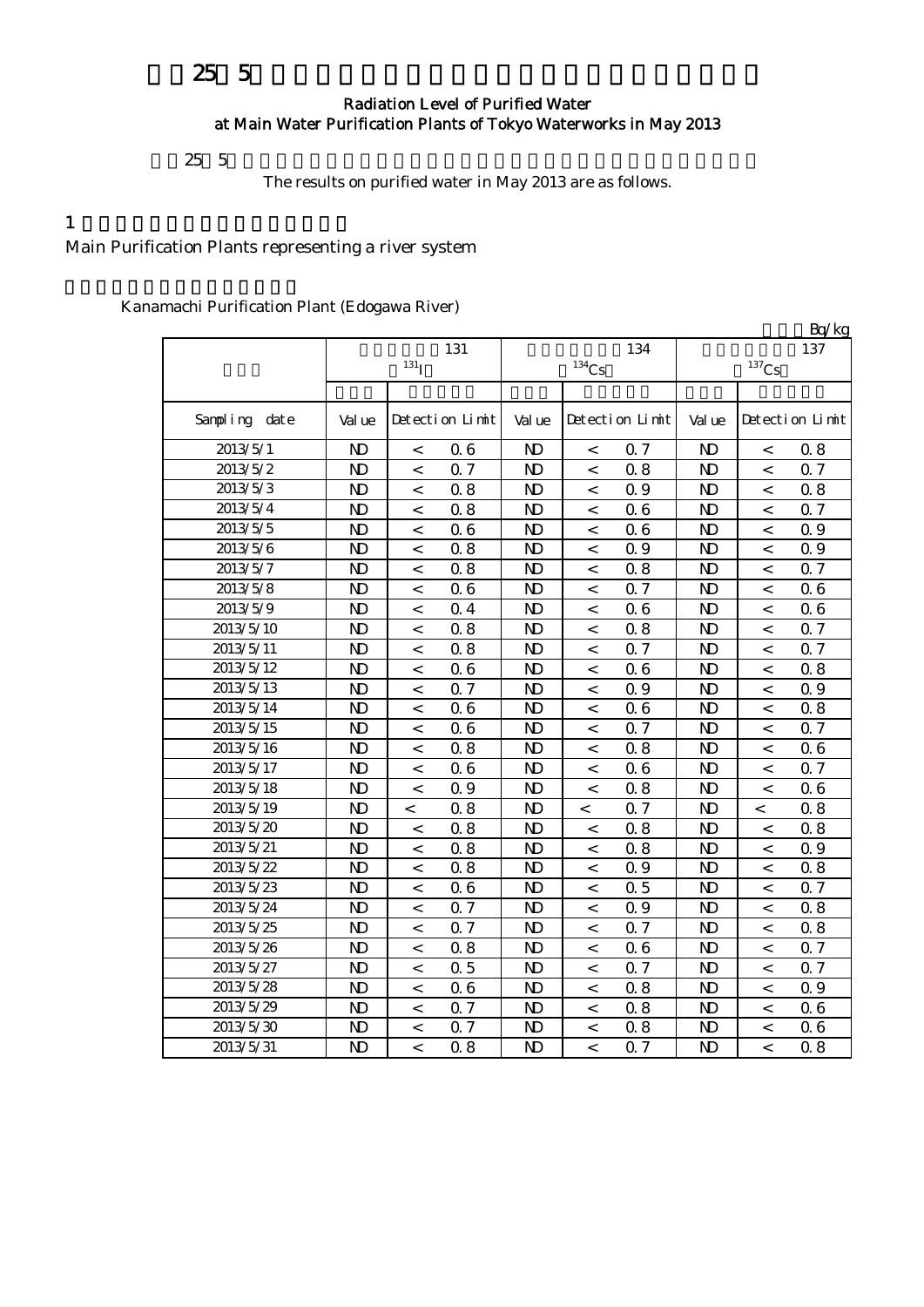| Asaka Purification Plant (Arakawa River) |  |  |  |
|------------------------------------------|--|--|--|
|------------------------------------------|--|--|--|

|               |                |                  |                 |                |                |                 |                |                          | Bq/kg           |
|---------------|----------------|------------------|-----------------|----------------|----------------|-----------------|----------------|--------------------------|-----------------|
|               |                |                  | 131             |                |                | 134             |                |                          | 137             |
|               |                | 131 <sub>T</sub> |                 |                | $134$ Cs       |                 |                | $^{137}\mathrm{Cs}$      |                 |
|               |                |                  |                 |                |                |                 |                |                          |                 |
| Sampling date | Val ue         |                  | Detection Limit | Val ue         |                | Detection Limit | Val ue         |                          | Detection Limit |
| 2013/5/1      | N <sub>D</sub> | $\,<\,$          | 0.7             | N <sub>D</sub> | $\,<\,$        | 0.8             | N <sub>D</sub> | $\,<\,$                  | 0.7             |
| 2013/5/2      | N <sub>D</sub> | $\,<\,$          | 0.7             | N <sub>D</sub> | $\,<\,$        | 0.8             | N <sub>D</sub> | $\,<\,$                  | 0.8             |
| 2013/5/3      | $\mathbf{N}$   | $\,<\,$          | 0.6             | N <sub>D</sub> | $\,<\,$        | 06              | $\mathbf{N}$   | $\,<\,$                  | 0.8             |
| 2013/5/4      | N <sub>D</sub> | $\,<\,$          | Q 9             | N <sub>D</sub> | $\,<\,$        | 0.9             | $\mathbf{N}$   | $\,<\,$                  | 0.8             |
| 2013/5/5      | N <sub>D</sub> | $\,<\,$          | 0.8             | N <sub>D</sub> | $\,<\,$        | 0.8             | $\mathbf{D}$   | $\,<\,$                  | 0.8             |
| 2013/5/6      | $\mathbf{N}$   | $\,<\,$          | 0.6             | $\mathbf{N}$   | $\,<$          | 0.9             | $\mathbf{N}$   | $\,<$                    | 06              |
| 2013/5/7      | $\mathbf{D}$   | $\lt$            | 0.8             | N <sub>D</sub> | $\,<$          | 0.8             | $\mathbf{N}$   | $\lt$                    | 0.8             |
| 2013/5/8      | $\mathbf{D}$   | $\lt$            | 0.7             | N <sub>D</sub> | $\,<$          | 0.9             | $\mathbf{N}$   | $\lt$                    | Q 9             |
| 2013/5/9      | $\mathbf{D}$   | $\lt$            | 0.7             | N <sub>D</sub> | $\,<$          | 0.8             | $\mathbf{N}$   | $\lt$                    | 0.8             |
| 2013/5/10     | $\mathbf{D}$   | $\,<\,$          | 0.6             | $\mathbf{D}$   | $\,<$          | 0.5             | $\mathbf{D}$   | $\,<$                    | 0.8             |
| 2013/5/11     | $\mathbf{D}$   | $\,<$            | 0.9             | $\mathbf{D}$   | $\,<$          | 0.8             | $\mathbf{D}$   | $\,<\,$                  | Q 7             |
| 2013/5/12     | $\mathbf{D}$   | $\,<$            | 0.8             | $\mathbf{D}$   | $\,<$          | 0.8             | $\mathbf{D}$   | $\,<$                    | 0.8             |
| 2013/5/13     | $\mathbf{D}$   | $\,<\,$          | 0.7             | $\mathbf{D}$   | $\,<$          | Q 7             | $\mathbf{D}$   | $\,<$                    | 0.7             |
| 2013/5/14     | N <sub>D</sub> | $\,<\,$          | 0.6             | N <sub>D</sub> | $\,<$          | 06              | N <sub>D</sub> | $\,<$                    | 0.5             |
| 2013/5/15     | N <sub>D</sub> | $\,<\,$          | 0.6             | N <sub>D</sub> | $\,<$          | 0.8             | N <sub>D</sub> | $\,<$                    | 06              |
| 2013/5/16     | N <sub>D</sub> | $\,<\,$          | 0.6             | N <sub>D</sub> | $\,<$          | 0.7             | N <sub>D</sub> | $\,<$                    | 0.7             |
| 2013/5/17     | N <sub>D</sub> | $\,<\,$          | 0.8             | N <sub>D</sub> | $\,<$          | 0.8             | N <sub>D</sub> | $\,<$                    | 0.8             |
| 2013/5/18     | N <sub>D</sub> | $\,<$            | 0.7             | N <sub>D</sub> | $\,<$          | 0.7             | N <sub>D</sub> | $\,<$                    | 0.7             |
| 2013/5/19     | N <sub>D</sub> | $\,<$            | 0.7             | $\mathbf{D}$   | $\,<$          | Q 7             | N <sub>D</sub> | $\,<$                    | 0.7             |
| 2013/5/20     | N <sub>D</sub> | $\,<\,$          | 0.6             | $\mathbf{D}$   | $\,<$          | 0.5             | $\mathbf{D}$   | $\,<$                    | 06              |
| 2013/5/21     | $\mathbf{D}$   | $\,<\,$          | 0.6             | $\mathbf{D}$   | $\,<$          | 06              | $\mathbf{D}$   | $\,<$                    | 06              |
| 2013/5/22     | N <sub>D</sub> | $\,<\,$          | 0.6             | N <sub>D</sub> | $\,<$          | 0.8             | N <sub>D</sub> | $\lt$                    | 0.5             |
| 2013/5/23     | N <sub>D</sub> | $\,<\,$          | 0.6             | $\mathbf{N}$   | $\,<$          | 06              | N <sub>D</sub> | $\lt$                    | 06              |
| 2013/5/24     | N <sub>D</sub> | $\,<\,$          | 0.6             | $\mathbf{N}$   | $\,<\,$        | 0.7             | N <sub>D</sub> | $\lt$                    | 0.7             |
| 2013/5/25     | $\mathbf{D}$   | $\,<$            | 0.9             | $\mathbf{D}$   | $\,<$          | 0.9             | $\mathbf{D}$   | $\lt$                    | 0.9             |
| 2013/5/26     | N <sub>D</sub> | $\,<\,$          | 0.7             | N <sub>D</sub> | $\,<$          | 0.8             | $\mathbf{D}$   | $\,<$                    | Q 7             |
| 2013/5/27     | $\mathbf{D}$   | $\,<\,$          | 0.8             | N <sub>D</sub> | $\,<$          | 0.8             | $\mathbf{D}$   | $\,<$                    | 0.8             |
| 2013/5/28     | N <sub>D</sub> | $\,<\,$          | 0.8             | N <sub>D</sub> | $\,<$          | 0.8             | $\mathbf{D}$   | $\,<$                    | 0.7             |
| 2013/5/29     | $\mathbf{D}$   | $\,<\,$          | 0.9             | N <sub>D</sub> | $\,<$          | 0.8             | N <sub>D</sub> | $\,<$                    | 06              |
| 2013/5/30     | N <sub>D</sub> | $\,<$            | 0.6             | N <sub>D</sub> | $\,<$          | 06              | N <sub>D</sub> | $\,<$                    | 06              |
| 2013/5/31     | N <sub>D</sub> | $\overline{a}$   | 0.5             | N <sub>D</sub> | $\overline{a}$ | 0.7             | N <sub>D</sub> | $\overline{\phantom{a}}$ | Q 7             |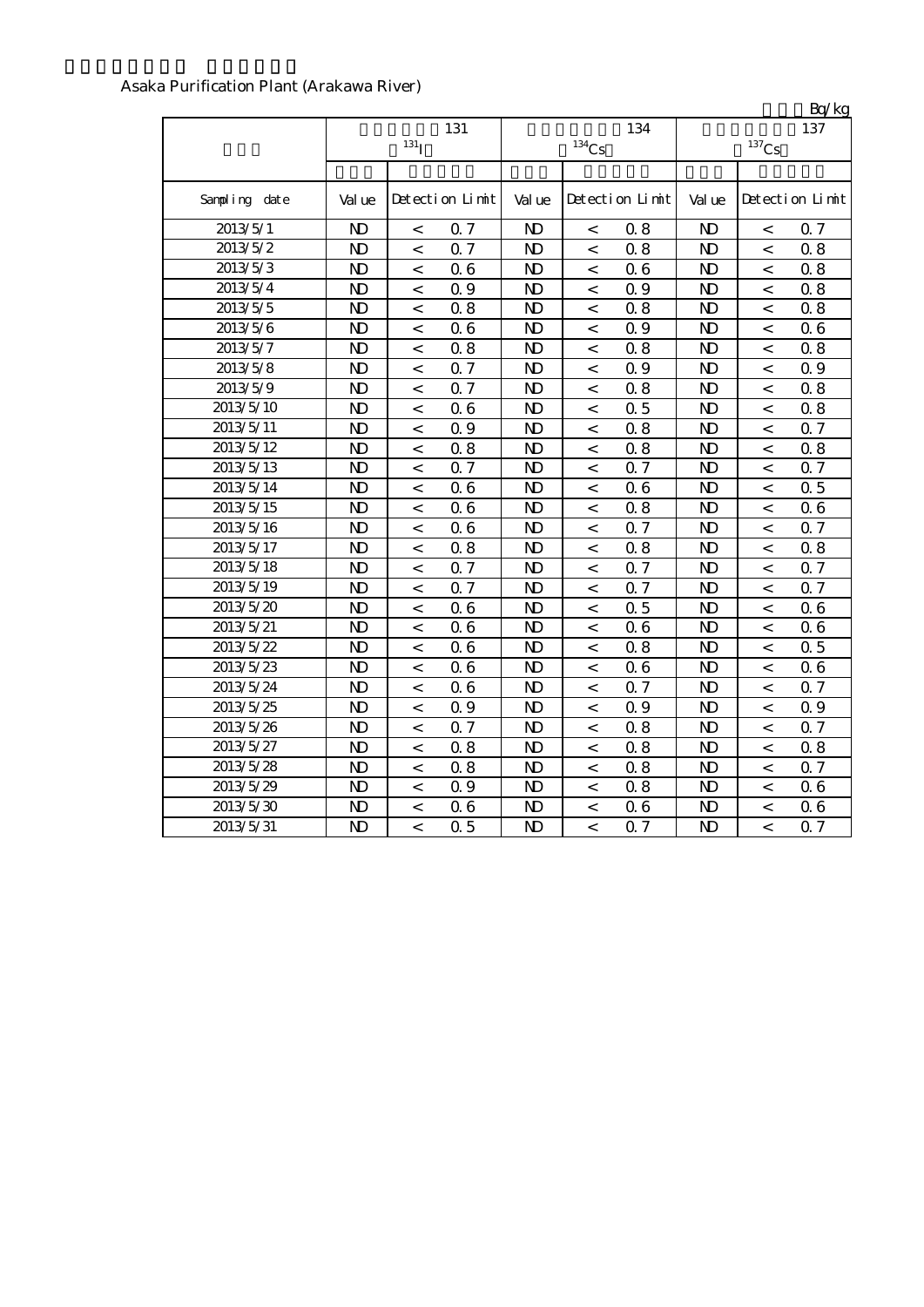|                       |                |                    |                 |                |                     |                 |                |                          | Bq/kg           |
|-----------------------|----------------|--------------------|-----------------|----------------|---------------------|-----------------|----------------|--------------------------|-----------------|
|                       |                |                    | 131             |                |                     | 134             |                |                          | 137             |
|                       |                | $131$ <sup>T</sup> |                 |                | $^{134}\mathrm{Cs}$ |                 |                | $137$ Cs                 |                 |
|                       |                |                    |                 |                |                     |                 |                |                          |                 |
| Sampling date         | Val ue         |                    | Detection Limit | Val ue         |                     | Detection Limit | Val ue         |                          | Detection Limit |
| 2013/5/1              | N)             | $\,<$              | 0.7             | N <sub>D</sub> | $\,<$               | 0.7             | $\mathbf{D}$   | $\,<\,$                  | 0.8             |
| 2013/5/2              | $\mathbf{D}$   | $\overline{<}$     | 0.7             | $\mathbf{N}$   | $\overline{a}$      | 0.7             | $\mathbf{D}$   | $\overline{\phantom{a}}$ | 0.9             |
| $2013/5/\overline{3}$ | N <sub>D</sub> | $\,<$              | 0.7             | N <sub>D</sub> | $\,<$               | 0.9             | $\mathbf{N}$   | $\,<\,$                  | 0.7             |
| 2013/5/4              | N <sub>D</sub> | $\,<$              | 0.9             | $\mathbf{D}$   | $\,<$               | 0.9             | N <sub>D</sub> | $\,<\,$                  | $0.7\,$         |
| 2013/5/5              | $\mathbf{N}$   | $\,<$              | 0.8             | $\mathbf{D}$   | $\,<$               | Q 9             | $\mathbf{N}$   | $\,<\,$                  | Q 7             |
| 2013/5/6              | $\mathbf{D}$   | $\,<\,$            | 0.7             | $\mathbf{D}$   | $\,<$               | 0.8             | $\mathbf{D}$   | $\,<\,$                  | 0.7             |
| 2013/5/7              | $\mathbf{D}$   | $\,<\,$            | 0.6             | $\mathbf{D}$   | $\,<$               | 0.8             | $\mathbf{D}$   | $\,<\,$                  | 0.7             |
| 2013/5/8              | $\mathbf{N}$   | $\,<\,$            | 0.8             | $\mathbf{N}$   | $\,<$               | 0.7             | $\mathbf{D}$   | $\overline{\phantom{0}}$ | 0.7             |
| 2013/5/9              | $\mathbf{D}$   | $\,<$              | 0.6             | $\mathbf{D}$   | $\,<$               | Q 7             | N <sub>D</sub> | $\,<\,$                  | 0.7             |
| 2013/5/10             | $\mathbf{D}$   | $\,<$              | 0.6             | $\mathbf{D}$   | $\,<$               | 06              | $\mathbf{D}$   | $\,<\,$                  | 0.8             |
| 2013/5/11             | $\mathbf{N}$   | $\,<$              | 0.9             | $\mathbf{D}$   | $\,<$               | 0.8             | $\mathbf{D}$   | $\,<\,$                  | 0.7             |
| 2013/5/12             | $\mathbf{D}$   | $\,<$              | 0.7             | $\mathbf{D}$   | $\,<\,$             | 06              | $\mathbf{D}$   | $\,<\,$                  | 06              |
| 2013/5/13             | $\mathbf{N}$   | $\,<\,$            | 0.7             | $\mathbf{N}$   | $\,<\,$             | 0.7             | $\mathbf{N}$   | $\,<\,$                  | 0.8             |
| 2013/5/14             | $\mathbf{N}$   | $\,<\,$            | 0.5             | N <sub>D</sub> | $\,<\,$             | 0.7             | $\mathbf{D}$   | $\,<\,$                  | 0.8             |
| 2013/5/15             | $\mathbf{N}$   | $\,<\,$            | 0.6             | N <sub>D</sub> | $\,<$               | 06              | $\mathbf{N}$   | $\,<\,$                  | 0.8             |
| 2013/5/16             | $\mathbf{N}$   | $\,<\,$            | 0.7             | $\mathbf{N}$   | $\,<$               | Q 7             | $\mathbf{N}$   | $\overline{\phantom{a}}$ | Q 7             |
| 2013/5/17             | N <sub>D</sub> | $\,<\,$            | 0.6             | $\mathbf{D}$   | $\,<$               | 0.7             | $\mathbf{N}$   | $\,<\,$                  | 0.7             |
| 2013/5/18             | N <sub>D</sub> | $\,<\,$            | 0.7             | $\mathbf{D}$   | $\,<$               | 0.8             | $\mathbf{D}$   | $\,<$                    | Q 7             |
| 2013/5/19             | $\mathbf{N}$   | $\,<\,$            | 0.8             | $\mathbf{N}$   | $\,<$               | 0.8             | $\mathbf{N}$   | $\,<\,$                  | 0.8             |
| 2013/5/20             | N <sub>D</sub> | $\,<\,$            | 0.6             | N <sub>D</sub> | $\,<$               | 0.9             | $\mathbf{D}$   | $\,<\,$                  | 06              |
| 2013/5/21             | N <sub>D</sub> | $\,<\,$            | 0.8             | $\mathbf{D}$   | $\,<$               | 0.9             | $\mathbf{D}$   | $\,<\,$                  | 0.9             |
| 2013/5/22             | $\mathbf{N}$   | $\,<\,$            | 0.8             | $\mathbf{N}$   | $\,<$               | 0.8             | $\mathbf{D}$   | $\overline{\phantom{a}}$ | 0.8             |
| 2013/5/23             | $\mathbf{D}$   | $\,<\,$            | 0.6             | N)             | $\,<$               | Q 7             | $\mathbf{D}$   | $\,<\,$                  | 0.7             |
| 2013/5/24             | N <sub>D</sub> | $\overline{a}$     | 0.7             | $\mathbf{D}$   | $\,<$               | 0.8             | $\mathbf{D}$   | $\,<$                    | 0.8             |
| 2013/5/25             | N <sub>D</sub> | $\,<$              | $\mathbf{1}$    | $\mathbf{N}$   | $\,<$               | 0.8             | $\mathbf{N}$   | $\overline{\phantom{a}}$ | 0.8             |
| 2013/5/26             | N <sub>D</sub> | $\,<\,$            | 0.8             | N <sub>D</sub> | $\,<\,$             | 0.9             | $\mathbf{D}$   | $\,<\,$                  | 0.8             |
| 2013/5/27             | $\mathbf{D}$   | $\,<\,$            | 0.8             | N <sub>D</sub> | $\,<$               | 0.8             | $\mathbf{D}$   | $\,<\,$                  | Q 7             |
| 2013/5/28             | N <sub>D</sub> | $\lt$              | 0.6             | N <sub>D</sub> | $\lt$               | 06              | $\mathbf{D}$   | $\overline{a}$           | Q 7             |
| 2013/5/29             | $\mathbf{N}$   | $\,<\,$            | 0.8             | $\mathbf{N}$   | $\,<$               | 0.8             | $\mathbf{D}$   | $\,<\,$                  | 0.8             |
| 2013/5/30             | N <sub>D</sub> | $\,<$              | 0.6             | $\mathbf{D}$   | $\prec$             | 0.7             | $\mathbf{D}$   | $\,<$                    | 06              |
| 2013/5/31             | $\mathbf{N}$   | $\overline{<}$     | 0.7             | $\mathbf{N}$   | $\,<$               | Q 7             | $\mathbf{D}$   | $\,<\,$                  | 06              |

## Ozaku Purification Plant (Tamagawa River)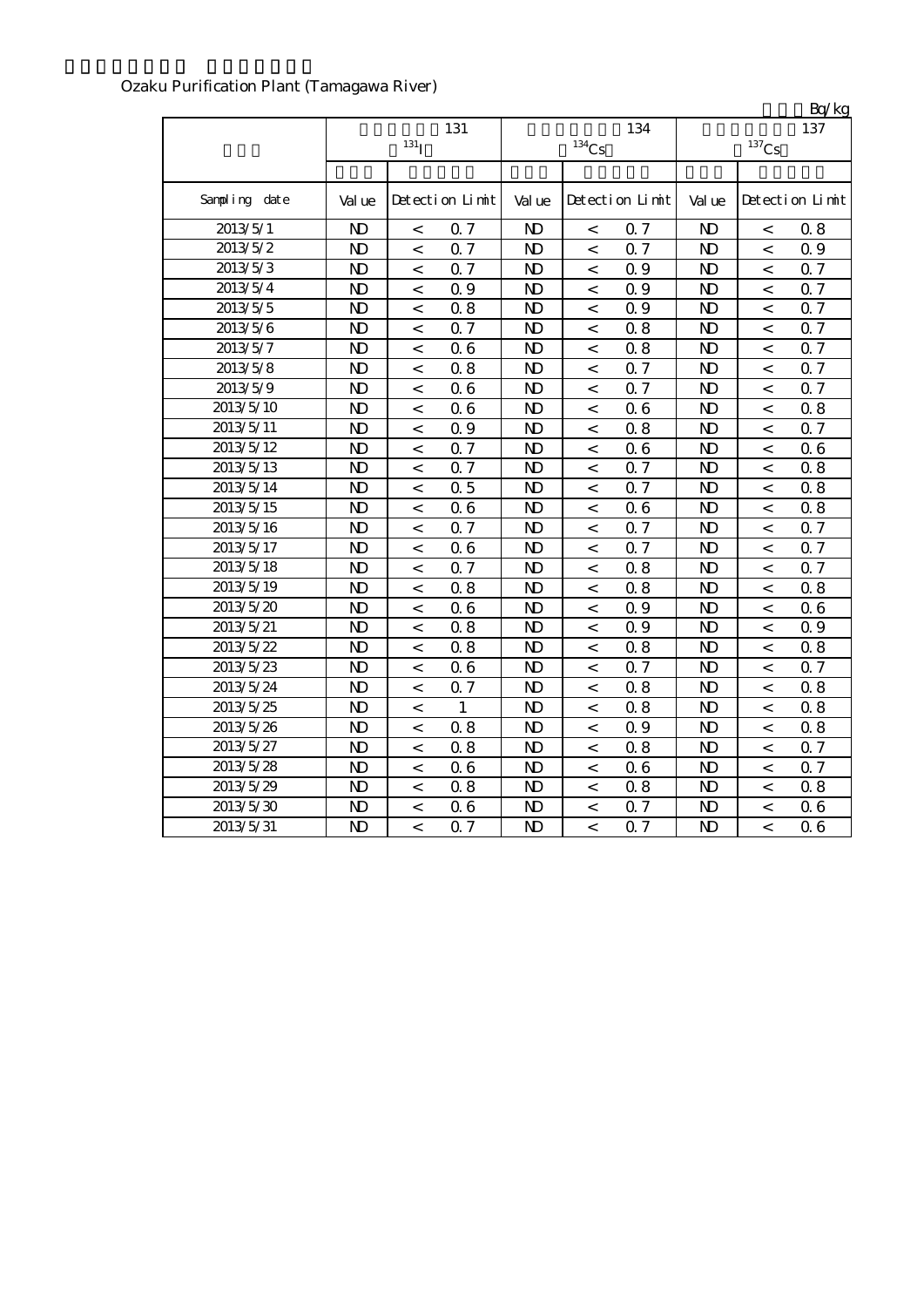|               |                |                          |                 |                |                     |                 |                |                          | Bq/kg           |
|---------------|----------------|--------------------------|-----------------|----------------|---------------------|-----------------|----------------|--------------------------|-----------------|
|               |                |                          | 131             |                |                     | 134             |                |                          | 137             |
|               |                | $131$ <sup>T</sup>       |                 |                | $^{134}\mathrm{Cs}$ |                 |                | $^{137}\mathrm{Cs}$      |                 |
|               |                |                          |                 |                |                     |                 |                |                          |                 |
| Sampling date | Val ue         |                          | Detection Limit | Val ue         |                     | Detection Limit | Val ue         |                          | Detection Limit |
| 2013/5/1      | N)             | $\,<\,$                  | 0.8             | N <sub>D</sub> | $\,<$               | 0.8             | N <sub>D</sub> | $\,<\,$                  | 0.7             |
| 2013/5/2      | $\mathbf{N}$   | $\,<\,$                  | 0.7             | $\mathbf{N}$   | $\,<$               | 0.9             | $\mathbf{D}$   | $\,<\,$                  | 0.8             |
| 2013/5/3      | $\mathbf{D}$   | $\,<\,$                  | 0.5             | $\mathbf{N}$   | $\,<\,$             | 06              | $\mathbf{N}$   | $\,<\,$                  | $\Omega$ 5      |
| 2013/5/4      | N <sub>D</sub> | $\,<\,$                  | 0.6             | N <sub>D</sub> | $\,<$               | 06              | $\mathbf{N}$   | $\,<\,$                  | 0.7             |
| 2013/5/5      | $\mathbf{D}$   | $\,<$                    | 0.7             | $\mathbf{D}$   | $\,<$               | 0.5             | $\mathbf{D}$   | $\,<\,$                  | 06              |
| 2013/5/6      | N <sub>D</sub> | $\,<\,$                  | 0.7             | $\mathbf{N}$   | $\,<$               | 0.5             | $\mathbf{D}$   | $\,<\,$                  | Q 7             |
| 2013/5/7      | $\mathbf{N}$   | $\,<\,$                  | 0.7             | $\mathbf{N}$   | $\,<$               | 0.8             | $\mathbf{D}$   | $\,<\,$                  | 0.8             |
| 2013/5/8      | $\mathbf{D}$   | $\,<\,$                  | 0.6             | $\mathbf{D}$   | $\,<$               | 06              | N <sub>D</sub> | $\,<\,$                  | 0.7             |
| 2013/5/9      | $\mathbf{D}$   | $\,<\,$                  | 0.7             | N <sub>D</sub> | $\,<\,$             | 0.8             | N <sub>D</sub> | $\,<\,$                  | 0.7             |
| 2013/5/10     | N <sub>D</sub> | $\,<\,$                  | 0.7             | $\mathbf{N}$   | $\,<\,$             | 0.9             | $\mathbf{N}$   | $\lt$                    | 0.7             |
| 2013/5/11     | $\mathbf{D}$   | $\,<\,$                  | 0.8             | $\mathbf{D}$   | $\,<$               | 0.9             | $\mathbf{N}$   | $\,<\,$                  | 0.7             |
| 2013/5/12     | N <sub>D</sub> | $\,<\,$                  | 0.6             | N <sub>D</sub> | $\,<$               | 0.7             | N <sub>D</sub> | $\,<\,$                  | 0.7             |
| 2013/5/13     | N <sub>D</sub> | $\,<\,$                  | 0.6             | $\mathbf{D}$   | $\,<$               | 06              | $\mathbf{N}$   | $\,<\,$                  | 0.8             |
| 2013/5/14     | N <sub>D</sub> | $\,<\,$                  | 0.8             | N <sub>D</sub> | $\,<\,$             | 0.8             | $\mathbf{N}$   | $\,<\,$                  | 0.7             |
| 2013/5/15     | $\mathbf{D}$   | $\,<\,$                  | 0.8             | $\mathbf{D}$   | $\,<\,$             | 0.9             | N <sub>D</sub> | $\,<\,$                  | 0.8             |
| 2013/5/16     | $\mathbf{D}$   | $\,<\,$                  | 0.8             | $\mathbf{D}$   | $\,<$               | 0.8             | $\mathbf{D}$   | $\,<\,$                  | 0.7             |
| 2013/5/17     | $\mathbf{N}$   | $\overline{\phantom{a}}$ | 0.6             | $\mathbf{N}$   | $\,<$               | 0.8             | $\mathbf{N}$   | $\,<\,$                  | 06              |
| 2013/5/18     | N <sub>D</sub> | $\,<\,$                  | 0.7             | N <sub>D</sub> | $\,<$               | 06              | $\mathbf{D}$   | $\,<\,$                  | 0.7             |
| 2013/5/19     | $\mathbf{D}$   | $\,<\,$                  | 0.7             | N <sub>D</sub> | $\prec$             | 06              | N <sub>D</sub> | $\,<\,$                  | 06              |
| 2013/5/20     | $\mathbf{N}$   | $\,<\,$                  | 0.7             | $\mathbf{D}$   | $\,<$               | Q 7             | $\mathbf{N}$   | $\,<\,$                  | Q 7             |
| 2013/5/21     | N <sub>D</sub> | $\,<\,$                  | 0.6             | N <sub>D</sub> | $\,<$               | 06              | $\mathbf{D}$   | $\,<\,$                  | <b>Q</b> 7      |
| 2013/5/22     | $\mathbf{D}$   | $\,<\,$                  | 0.6             | N <sub>D</sub> | $\,<$               | Q 7             | N <sub>D</sub> | $\,<\,$                  | 0.8             |
| 2013/5/23     | $\mathbf{D}$   | $\,<\,$                  | 0.7             | $\mathbf{D}$   | $\,<$               | 0.8             | $\mathbf{D}$   | $\overline{\phantom{a}}$ | Q 7             |
| 2013/5/24     | $\mathbf{N}$   | $\overline{\phantom{a}}$ | 0.7             | $\mathbf{D}$   | $\,<$               | 06              | $\mathbf{N}$   | $\overline{\phantom{a}}$ | 0.8             |
| 2013/5/25     | $\mathbf{D}$   | $\,<\,$                  | 0.7             | $\mathbf{D}$   | $\,<$               | Q 7             | N <sub>D</sub> | $\,<\,$                  | 0.7             |
| 2013/5/26     | N <sub>D</sub> | $\,<$                    | 0.6             | N <sub>D</sub> | $\,<$               | 0.8             | N <sub>D</sub> | $\,<\,$                  | Q 7             |
| 2013/5/27     | N <sub>D</sub> | $\,<\,$                  | 0.7             | N <sub>D</sub> | $\,<$               | 06              | $\mathbf{N}$   | $\,<\,$                  | Q 7             |
| 2013/5/28     | $\mathbf{N}$   | $\,<\,$                  | 0.8             | $\mathbf{N}$   | $\,<\,$             | 0.9             | $\mathbf{N}$   | $\,<\,$                  | 0.8             |
| 2013/5/29     | $\mathbf{D}$   | $\,<\,$                  | 0.4             | $\mathbf{D}$   | $\,<\,$             | 0.9             | N <sub>D</sub> | $\,<\,$                  | 06              |
| 2013/5/30     | N <sub>D</sub> | $\,<$                    | 0.8             | N <sub>D</sub> | $\,<$               | 0.8             | N <sub>D</sub> | $\,<\,$                  | 0.8             |
| 2013/5/31     | N <sub>D</sub> | $\overline{a}$           | 0.8             | N <sub>D</sub> | $\lt$               | 0.9             | $\mathbf{D}$   | $\overline{a}$           | $Q\bar{z}$      |

#### Higashi-murayama Purification Plant (Tamagawa Arakawa River)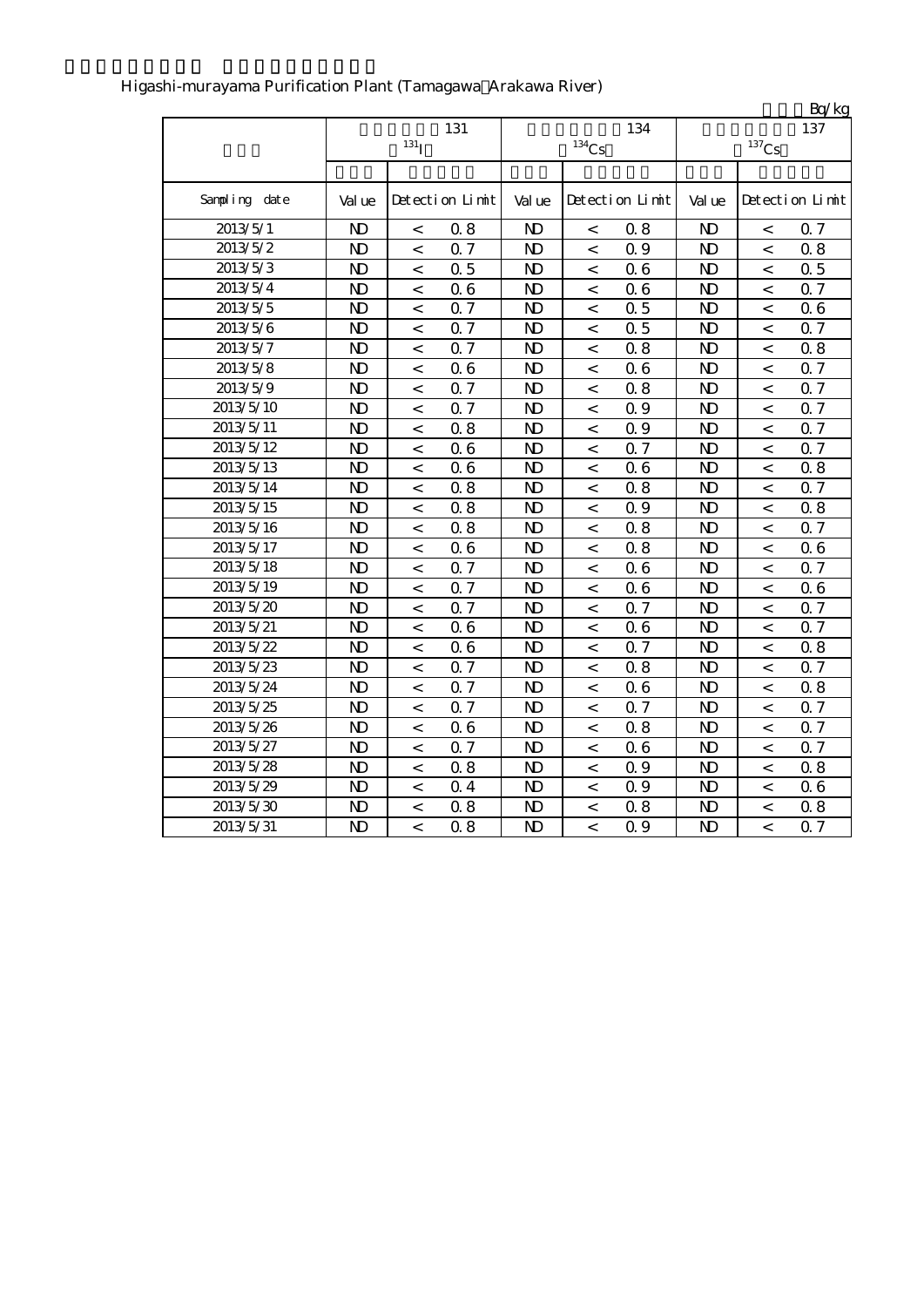|                       |                |                          |                 |                |                          |                 |                |                     | Bq/kg           |
|-----------------------|----------------|--------------------------|-----------------|----------------|--------------------------|-----------------|----------------|---------------------|-----------------|
|                       |                |                          | 131             |                |                          | 134             |                |                     | 137             |
|                       |                | $131$ <sup>T</sup>       |                 |                | $134$ Cs                 |                 |                | $^{137}\mathrm{Cs}$ |                 |
|                       |                |                          |                 |                |                          |                 |                |                     |                 |
| Sampling date         | Val ue         |                          | Detection Limit | Val ue         |                          | Detection Limit | Val ue         |                     | Detection Limit |
| 2013/5/1              | N)             | $\,<$                    | 0.6             | $\mathbf{D}$   | $\,<\,$                  | 0.7             | N <sub>D</sub> | $\,<$               | 0.7             |
| 2013/5/2              | $\mathbf{N}$   | $\,<$                    | 0.6             | $\mathbf{N}$   | $\,<\,$                  | 06              | $\mathbf{N}$   | $\,<\,$             | 0.9             |
| $2013/5/\overline{3}$ | $\mathbf{N}$   | $\,<$                    | 0.7             | $\mathbf{D}$   | $\,<\,$                  | 0.8             | $\mathbf{D}$   | $\,<$               | 0.8             |
| 2013/5/4              | $\mathbf{D}$   | $\,<$                    | 0.7             | $\mathbf{D}$   | $\,<\,$                  | 0.5             | N <sub>D</sub> | $\,<$               | 0.7             |
| 2013/5/5              | $\mathbf{D}$   | $\,<$                    | 0.8             | $\mathbf{D}$   | $\,<\,$                  | 0.8             | N <sub>D</sub> | $\,<$               | 0.7             |
| 2013/5/6              | N <sub>D</sub> | $\,<$                    | 0.6             | $\mathbf{D}$   | $\,<\,$                  | 0.8             | N <sub>D</sub> | $\,<$               | 0.8             |
| 2013/5/7              | $\mathbf{N}$   | $\,<$                    | 0.8             | $\mathbf{N}$   | $\,<\,$                  | 0.9             | $\mathbf{D}$   | $\,<$               | 0.7             |
| 2013/5/8              | $\mathbf{N}$   | $\,<$                    | 0.7             | $\mathbf{N}$   | $\,<$                    | 0.8             | N <sub>D</sub> | $\,<$               | 0.8             |
| 2013/5/9              | $\mathbf{D}$   | $\,<$                    | 0.8             | N <sub>D</sub> | $\,<\,$                  | 0.8             | N <sub>D</sub> | $\,<$               | 0.5             |
| 2013/5/10             | $\mathbf{D}$   | $\,<$                    | 0.6             | $\mathbf{D}$   | $\,<\,$                  | 06              | N <sub>D</sub> | $\,<$               | 0.7             |
| 2013/5/11             | $\mathbf{N}$   | $\,<$                    | $\mathbf{1}$    | $\mathbf{N}$   | $\,<\,$                  | 0.8             | $\mathbf{D}$   | $\,<$               | Q 7             |
| 2013/5/12             | $\mathbf{N}$   | $\,<$                    | 0.7             | $\mathbf{D}$   | $\,<\,$                  | Q 7             | $\mathbf{D}$   | $\,<$               | 0.7             |
| 2013/5/13             | $\mathbf{N}$   | $\,<$                    | 0.6             | N <sub>D</sub> | $\,<\,$                  | 06              | $\mathbf{D}$   | $\,<$               | 0.8             |
| 2013/5/14             | $\mathbf{N}$   | $\,<$                    | 0.8             | $\mathbf{D}$   | $\,<\,$                  | 0.8             | $\mathbf{D}$   | $\,<$               | 0.8             |
| 2013/5/15             | $\mathbf{N}$   | $\,<$                    | 0.6             | N <sub>D</sub> | $\,<\,$                  | Q 7             | $\mathbf{D}$   | $\,<$               | 06              |
| 2013/5/16             | $\mathbf{D}$   | $\overline{\phantom{a}}$ | 0.6             | N <sub>D</sub> | $\,<\,$                  | Q <sub>7</sub>  | $\mathbf{N}$   | $\lt$               | 0.8             |
| 2013/5/17             | $\mathbf{N}$   | $\,<$                    | 0.7             | N <sub>D</sub> | $\,<\,$                  | Q 7             | $\mathbf{N}$   | $\,<$               | 0.7             |
| 2013/5/18             | $\mathbf{N}$   | $\,<$                    | $\mathbf{1}$    | N <sub>D</sub> | $\,<\,$                  | 0.9             | $\mathbf{D}$   | $\,<$               | 0.8             |
| 2013/5/19             | $\mathbf{D}$   | $\,<$                    | 0.8             | $\mathbf{D}$   | $\,<\,$                  | Q 7             | $\mathbf{D}$   | $\,<$               | 0.7             |
| 2013/5/20             | $\mathbf{N}$   | $\,<$                    | 0.8             | N <sub>D</sub> | $\,<\,$                  | 0.8             | $\mathbf{D}$   | $\,<$               | Q 7             |
| 2013/5/21             | $\mathbf{N}$   | $\,<$                    | 0.8             | N <sub>D</sub> | $\,<\,$                  | 0.9             | $\mathbf{N}$   | $\,<$               | 06              |
| 2013/5/22             | N <sub>D</sub> | $\,<$                    | 0.7             | $\mathbf{D}$   | $\,<\,$                  | Q 9             | $\mathbf{N}$   | $\,<$               | 0.8             |
| 2013/5/23             | $\mathbf{N}$   | $\,<$                    | 0.8             | $\mathbf{D}$   | $\,<\,$                  | 0.8             | $\mathbf{D}$   | $\,<$               | 0.7             |
| 2013/5/24             | $\mathbf{D}$   | $\,<$                    | 0.7             | $\mathbf{D}$   | $\,<\,$                  | Q 7             | $\mathbf{D}$   | $\,<$               | 0.7             |
| 2013/5/25             | $\mathbf{N}$   | $\,<$                    | 0.7             | $\mathbf{D}$   | $\,<\,$                  | Q 7             | N <sub>D</sub> | $\,<$               | 06              |
| 2013/5/26             | $\mathbf{N}$   | $\,<$                    | 0.8             | $\mathbf{N}$   | $\,<\,$                  | Q 9             | N <sub>D</sub> | $\overline{a}$      | 0.9             |
| 2013/5/27             | $\mathbf{D}$   | $\,<$                    | 0.8             | $\mathbf{N}$   | $\,<\,$                  | 0.7             | N <sub>D</sub> | $\,<$               | 0.8             |
| 2013/5/28             | $\mathbf{D}$   | $\,<$                    | 0.7             | $\mathbf{N}$   | $\overline{\phantom{0}}$ | 06              | N <sub>D</sub> | $\overline{a}$      | 06              |
| 2013/5/29             | $\mathbf{N}$   | $\,<$                    | 0.6             | N <sub>D</sub> | $\,<\,$                  | 0.8             | $\mathbf{N}$   | $\,<\,$             | 1               |
| 2013/5/30             | $\mathbf{D}$   | $\,<$                    | 0.7             | N <sub>D</sub> | $\,<\,$                  | 0.8             | N <sub>D</sub> | $\,<$               | 0.7             |
| 2013/5/31             | $\mathbf{D}$   | $\lt$                    | 0.8             | $\mathbf{D}$   | $\overline{\phantom{a}}$ | 0.9             | $\mathbf{N}$   | $\lt$               | 0.7             |

## Nagasawa Purification Plant (Sagamigawa River)